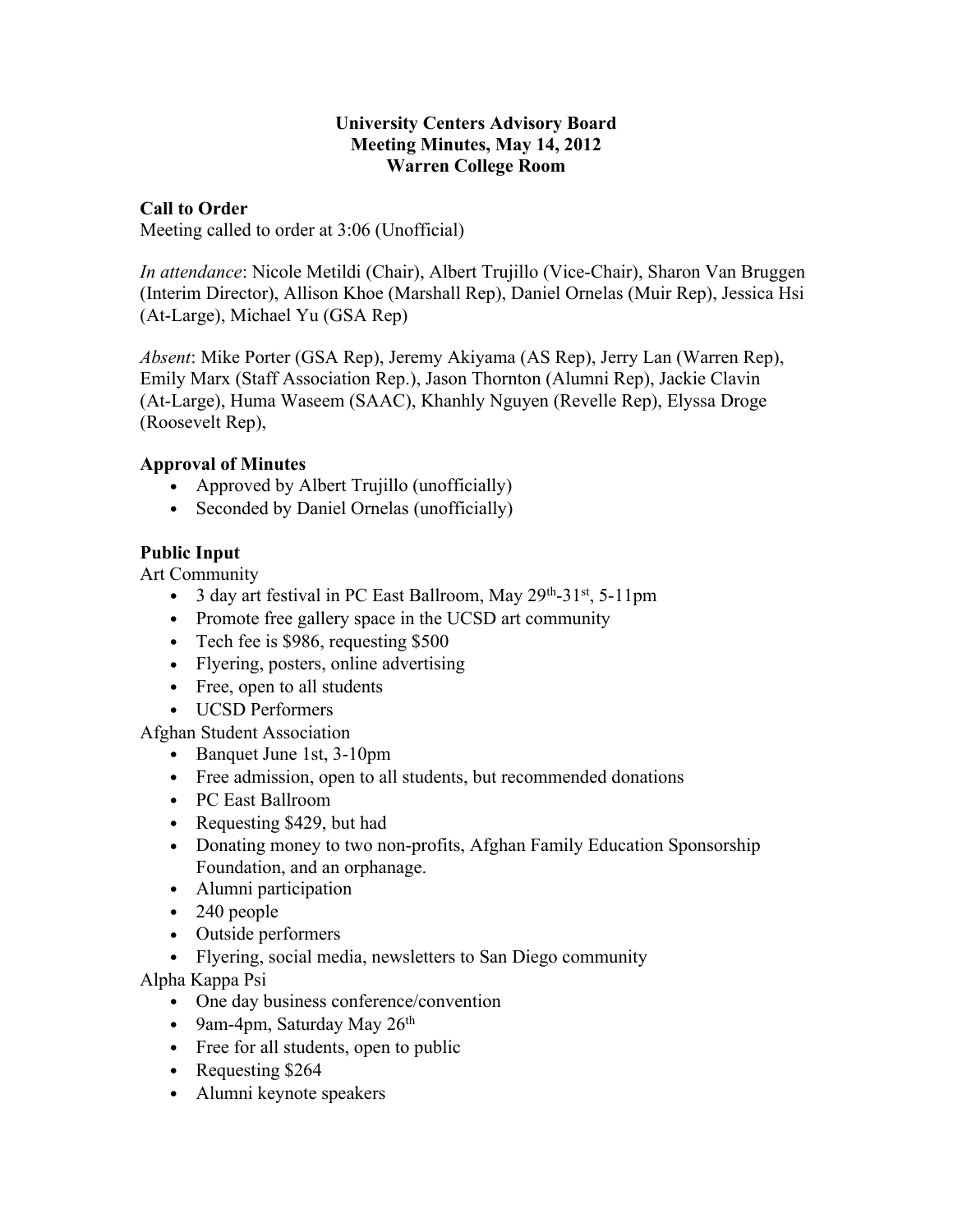- Advertising through websites, radio, flyering
- Expecting around 200-250 attendees.

# **Icebreaker**

# **Roll Call**

• Sheet being sent around

# **Chair Report,** *Nicole Metildi*

- End of Year Dinner
	- $\circ$  Monday, May 21<sup>st</sup>, 7pm
- Memorial Day weekend: Next chair will send out Doodle to reschedule meeting.
- Executive Advisory Committee
	- o Tuesday May 29th, 2pm, Red Shoe rm
- Budget Committee Update
	- $\circ$  Wed. May 16<sup>th</sup>, 4pm, Revelle College rm.

# **Vice-Chair Report,** *Albert Trujillo*

- Space Allocation Update
	- o Results will be posted on Wednesday
	- o Israeli Student Union is not a registered student org yet, but they are in the process. They have been removed from the space assignment
- College Room Name Displays
- Coops Update Samantha from General Store and Coops Union attended and discussed coops
	- o Last meeting with UCAB/coops: each coop had a rep, looked over MSA (Master Space Agreement). Questions:
		- Decrease in rent over summer months, asking for decrease to continue till September (currently June, July, August, December)
			- Coop justification: Reduce rents %50, correlates with a %50 reduction in traffic.

Coop suggestions: Rent going towards paying for independent CPA (Certified Public Account).

UCAB discussed that they would need to look at how to decrease their debt. Possibly University Centers matching coop payments.

- Consider setting aside a portion of the rent to fund CPA
- Would provide a constant paid-for documentation of financial stability of coops.
- Constant communication with University Centers and coops is needed
- Would coops be interested in a smaller reduction in rent if UCAB were to agree to this idea? (As of now, coop money is going towards rent, not as much towards student services?)

Peoples Coop (Grocery/prepared food) has reached out to University Centers. Could Peoples Coop, Food Coop, and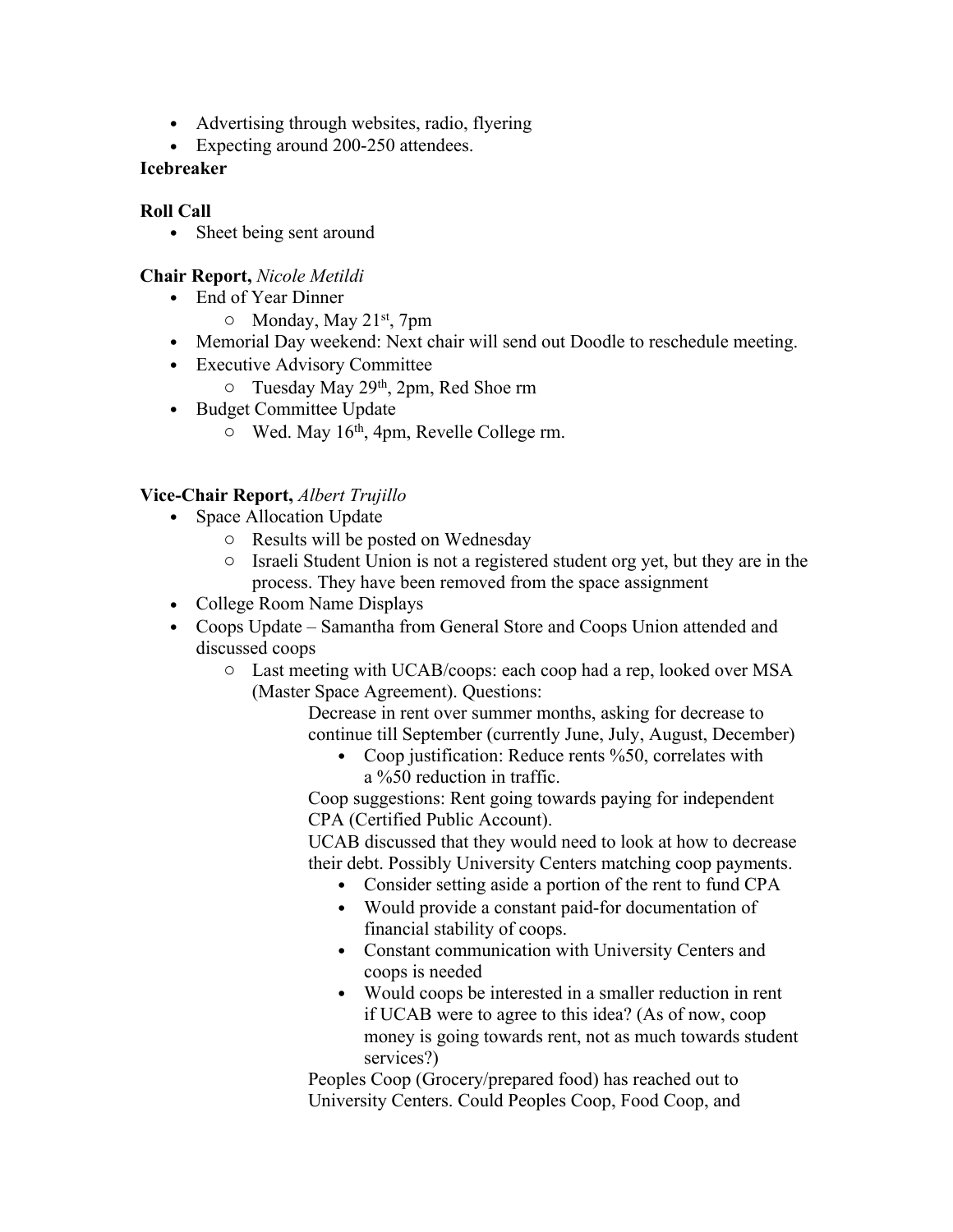University Centers partner up? Is this something the groups want to explore?

o Che was not included in University Centers funding CPA review for other coops. Che was not included because they could not be contacted after multiple attempts.

Samantha stated: Che hasn't had money to jump-start getting finances in order like other coops had, but Che had not reached out to University Centers until very recently.

Are there other documents that would help the Che? Quick book, current documents could help get the process rolling.

- o What does the certification process include? Are MSA guidelines being followed by AS and GSA? AS and GSA have set up specific procedures to recertify, not identified in the MSA.
- o Which student organizations should UCAB support to this degree? Should UCAB support because it's the coops and it's history, or because they are student orgs?

If student orgs, does the space need to be opened up to other orgs?

o What should happen when a coop doesn't pay the rent? Samantha's response:

Send notices, more serious repercussions if it goes unpaid for longer.

Once new rent structure for coops is created, hopefully rent payment will not be an issue.

o Do the coops have any more plans to become more sustainable besides lower rent?

Debt with vendors other than with the university has been paid. Ability to hire more people, keep things stocked has improved. Coops have been building themselves up since 2006 construction, although it is significantly less than it used to be.

Working on retaining institutional memory

Rebuilding documentation

Investigating work-study to recruit more people.

Book rental program expansion

o Samantha indicated a desire to improve communication issues: Coops are nonhierarchical, so there is no one person "in charge". Working on creating a position for "University Center Rep" or something that is more structured like that to facilitate communication.

## **Interim Director Report,** *Sharon VanBruggen*

• Focusing on budget

## **Member Reports**

• No member reports

# **New Business**

- Tech Fee Balance: \$3,876
- Quorum has not been met, nothing can be approved.